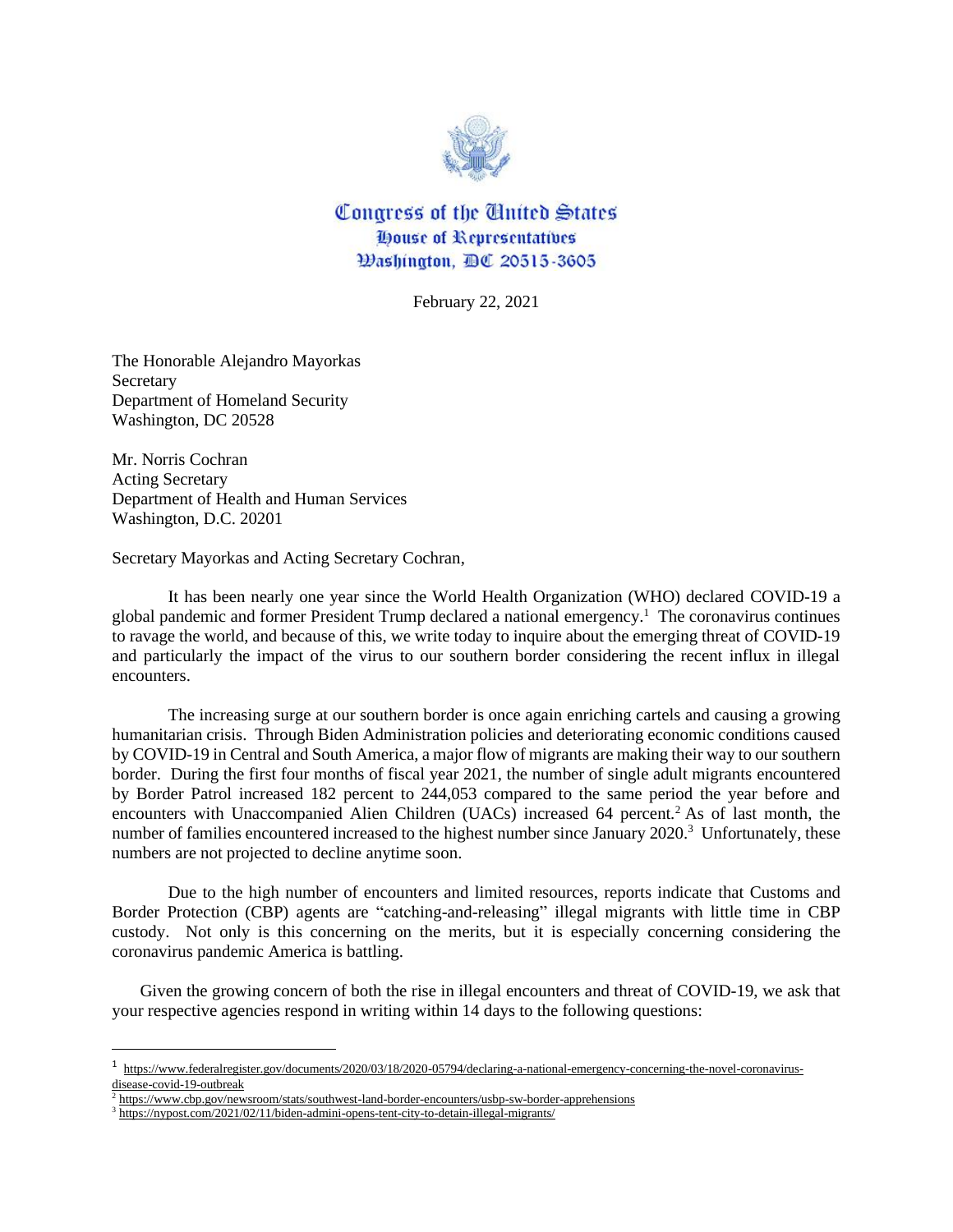- 1. Reportedly, the Biden Administration is not allowing U.S. Customs and Border Protection (USCBP) to return to Mexico the Unaccompanied Minors (UACs) that arrive at the southern border. At the same time, the Biden Administration is building a new UAC facility in Carrizo Springs, TX. Based on reports, the Biden Administration is also requiring any children above the age of 13 to complete quarantine prior to being sheltered in the facility.<sup>4</sup>
	- a. How does DHS plan to ensure migrants are indeed quarantining before being let into the Carrizo Spring facility, especially in light of the discontinuation of the Migrant Protection Protocols for these very migrants?
	- b. Where are migrants quarantining?
	- c. If indeed a migrant is able to quarantine for 14 days before entering the Carrizo Spring facility, how does DHS personnel plan to protect migrants and U.S. Border Patrol personnel against COVID-19?
		- i. What specific resources will be used including, but not limited to, Personal Protective Equipment (PPE), testing supplies, vaccines, and personnel?
- 2. It has been reported that 10,000 COVID-19 tests have been sent to the border to test migrants being paroled by DHS personnel.<sup>5</sup>
	- a. What are DHS's protocols surrounding a positive COVID-19 test for both migrant adults and children?
- 3. If a migrant with COVID-19 requires medical care, including hospitalization, what are DHS's protocols?
	- a. Are local medical facilities used to treat illegal migrants for COVID-19?
- 4. How long does DHS and HHS plan to keep migrants in their care before releasing them into the interior?
- 5. How many migrants have been released from DHS and HHS care since January 20, 2021?
	- a. How did DHS and HHS ensure none of these migrants were carrying COVID-19, thus preventing the spread of coronavirus in the interior?

Thank you for your attention to this letter, and we look forward to a timely response.

Sincerely,



Michael Cloud Member of Congress

\_\_\_\_\_\_\_\_\_\_\_\_\_\_\_\_\_\_\_\_\_

\_\_\_\_\_\_\_\_\_\_\_\_\_\_\_\_\_\_\_\_\_ Chip Roy Member of Congress

 $4$  Id. <sup>5</sup> [https://www.borderreport.com/regions/texas/exclusive-texas-sends-10000-covid-19-tests-to-mcallen-where-border-agents-are-releasing](https://www.borderreport.com/regions/texas/exclusive-texas-sends-10000-covid-19-tests-to-mcallen-where-border-agents-are-releasing-migrant-families/)[migrant-families/](https://www.borderreport.com/regions/texas/exclusive-texas-sends-10000-covid-19-tests-to-mcallen-where-border-agents-are-releasing-migrant-families/)